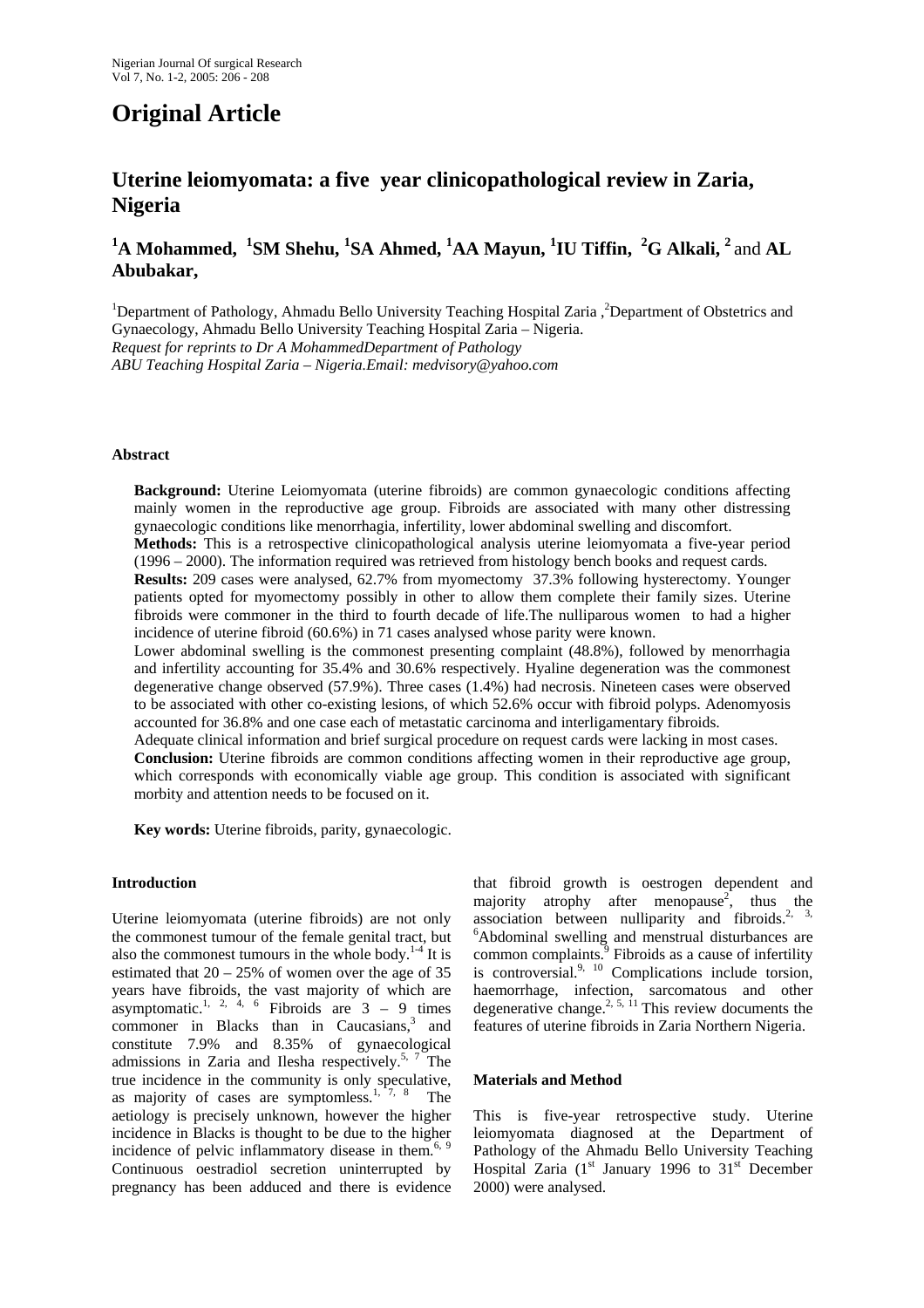Clinical data of patients with histological diagnosis of uterine leiomyomata were retrieved from the laboratory bench books and referral clinical notes. Information was analysed for age ,parity, clinical presentation, mode of surgical treatment, histopathological changes. Slides were reviewed by at least a Histopathologist and a Senior Registrar in Histopthology. The data was analysed using Microsoft<sup>®</sup> Excel; frequency tables and figure were then generated.

#### **Results**

Two hundred and nine specimens were diagnosed as uterine leiomyomata during the study period. The age range was 25 – 50years but the highest number (53.6%.) of patients were in the age group 25-39 years One hundred and thirty one patients had myomectomy with majority of the patients,  $94(71.8\%)$  in the 25 – 39years age group. Seventy eight patients had hysterectomy with majority (73.1%) in the age range 40 years and above.. Adequate information on parity

**Table 1: Uterine fibroids with other lesions** 

| Lesion                    | No(%)     |
|---------------------------|-----------|
| Adenomyosis               | 7(36.8)   |
| Metastatic carcinoma      | 1(5.3)    |
| Fibroid polyps            | 10(52.6)  |
| Interligamentary fibroids | 1(5.3)    |
| Total                     | 19(100.0) |

#### **Discussion**

A total of two hundred and nine cases were reviewed during the five year study period. Uterine fibroids accounted for 2.2% of all surgical specimens submitted to the Department of Pathology during the five year study period. Majority of the patients (62.7%) had myomectomy, while 37.3% had hysterectomy. Ninety four patients (71.8%) that opted for myomectomy were in the age range  $25 - 39$  years, while 71 patients (91.0%) that had hysterectomy were aged 35 years and above. This shows that younger women who have not completed their family opted for myomectomy and the older women opted for hysterectomy. Previous studies from Nigeria showed that uterine fibroids are commoner in the third to fourth decades of life  $5.7$  In this study it was noted that nulliparous women have a higher incidence of uterine fibroids , accounting for 60.6% of cases. Earlier reports from Nigeria other parts of the world have shown that the incidence of uterine fibroids decreases with increasing parity.<sup>2, 4, 5, 7</sup> Information on patients parity was not adequate on cards and not sufficient to make useful conclusions.

was not specified in 138 cases and only 71 cases were analysed. . 60.6% of Uterine fibroids were in the nulliparous women.  $14.1\%$  were with parity  $1 - 2$  and 8.4% with parity  $3 - 4$ . Most of the patients above parity five had a hysterectomy and accounted for 16.9% of fibroids. Presenting features in uterine fibroids shows lower abdominal swelling as the commonest complaint (48.8%), menorrhagia (35.4%), infertility (30.6%) and recurrent first trimester abortion accounted for the least incidence of 1.0%. In 15.8% of cases , clinical information was not sufficiently provided by the referring physician. When analysed for pathologic change in the leimyomyoma, hyaline degeneration was encountered in 57.9%. Myxoid change (4.3%), cystic degeneration (7.2%), dystrophic calcification (6.2%), osteiod metaplasia (1.9%) and necrosis (1.4%) Uterine fibroids coexisting with other lesions were seen in 19 cases. Fibroid polyps (52.6%) were the commonest lesions. Others are adenomyosis (36.8%), metastatic carcinoma (5.3%) and interligamentary fibroids are seen in 5.3% of cases. (Table 1).

**Table 2 Degenerative changes in fibroids** 

| Changes            | No. $(\%)$ |
|--------------------|------------|
| Hyaline            | 121(57.9)  |
| Myxoid             | 9(4.3)     |
| Cystic             | 15(7.2)    |
| Calcification      | 13(6.2)    |
| Osteiod metaplasia | 4(1.9)     |
| <b>Necrosis</b>    | 3(1.4)     |
| No change          | 56(26.8)   |
|                    |            |

One hundred and two patients (48.8%) presented with lower abdominal swelling, 35.4% with menorrhagia and 30.6% with infertility. Association of infertility with uterine fibroids has been attributed partly to the frequent association of chronic pelvic inflammatory disease with leiomyoma.<sup>5, 7</sup> Late presentation by patients has been associated with higher incidence of degenerative changes.<sup>7</sup> In this study, degenerative changes showed hyaline degeneration being the commonest accounting for 57.9% of cases. Myxoid degeneration accounted for 4.3%, cystic degeneration 7.2%, dystrophic calcification 6.2%, while osteioid metaplasia and necrosis accounted for 1.9% and 1.4% respectively. There was no noticeable change in 26.8% of cases. Necrosis observed in this study might be due to the pressure effect on the expanding lesion.

In nineteen cases there was a co-existing lesion, with 52.6% due to a fibroid polyp. Adenomyosis accounted for 36.8%, there was one case each of metastatic carcinoma and interligamentary fibroids. This calls for greater caution during the pathological examination of a fibroid specimen.